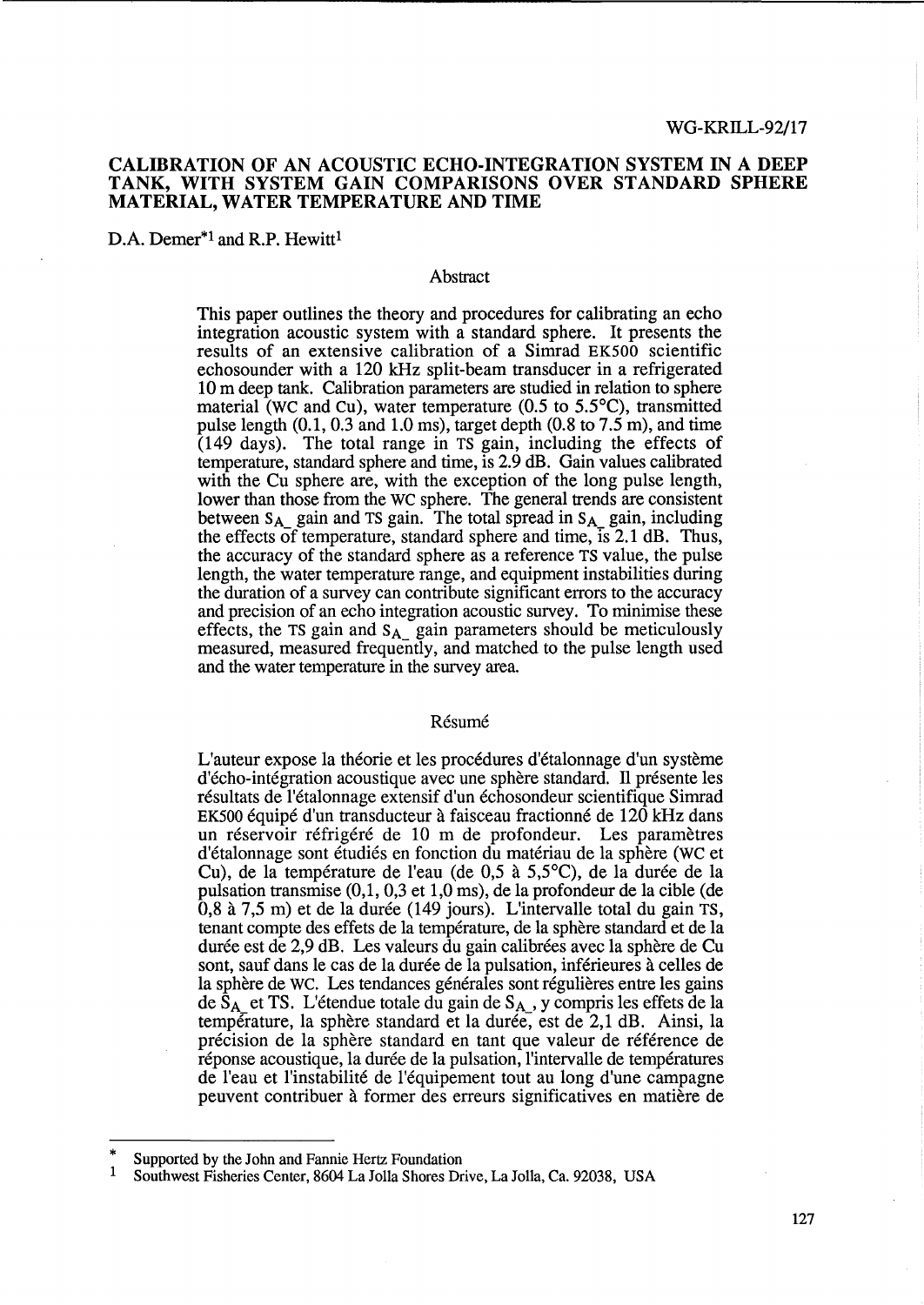justesse et de précision d'une campagne acoustique par échoson dages. Pour réduire ces effets au minimum, les paramètres des gains de TS et de S<sub>A</sub> devraient être mesurés méticuleusement et fréquemment et ajustés à la durée de la pulsation utilisée et à la température de l'eau dans la zone concernée.

#### Резюме

Настоящая работа описывает теорию процедуру  $\boldsymbol{\mathrm{M}}$ калибровки акустической системы эхо-интеграции помощью стандартного шара. Представлены результаты всесторонней калибровки научного эхолота типа Симрад ЕК 500 с помощью преобразователя с расщепленным лучом в охлаждаемом садке глубиной 10 м. Параметры калибровки изучаются по отношению к материалу шара, (вольфрамовый карбид - WC; и медь - Cu), температуре воды  $(0,5-5,5^{\circ}C)$ , продолжительности передаваемого пульса (0,1, 0,3 и 1,0 мс), глубине нахождения цели (0,8-7,5 м) и времени (149 дней). диапазон TS-усиления, включая влияния Обший температуры, стандартного шара и времени, составляет 2,9 дБ. Величины усиления, калиброванные с помощью шара из Си, за исключением длительного по продолжительности импульса, ниже чем в случае шара из WC. Общие тенденции между SA и TS-усилением были последовательными. Общий диапазон SA - усиления, включая влияния температуры, стандартного шара и времени, составляет 2.1 дБ. Таким образом точность стандартного шара как контрольное диапазон значение TS, продолжительность пульса, температуры воды и неустойчивость приборов во время съемки могут привести к допущению значительных ошибок в точности акустической съемки с использованием эхоинтеграции. В целях сведения к минимуму таких измерять последствий следует часто тщательно и параметры TS и S<sub>A\_</sub>-усиления и делать поправку на используемую продолжительночть импульса И температуру воды в районе съемки.

#### Resumen

En el presente trabajo se describen la teoría y la práctica de la calibración de un sistema de ecointegración acústica con una esfera estándar. Se explica la calibración de un ecosondas Simrad EK500 con un transductor de haz doble a 120 kHz, en un tanque refrigerado de 10 m de profundidad. Se han estudiado los parámetros de calibración respecto del material de la esfera (WC y Cu), temperatura del agua (0.5 a  $5.5^{\circ}$ C), duración del impulso transmitido  $(0.1, 0.3, y 1.0, \text{ms})$ , profundidad del blanco (0.8 a 7.5 m), y tiempo (149 días). El valor total de TS gain, que comprende el efecto de la temperatura, la esfera estándar y el tiempo, es 2.9 dB. Los valores de ganancia calibrados con la esfera de Cu son menores que con la esfera WC, exceptuando el impulso más largo. Los valores de SA\_gain y TS gain son coherentes. La amplitud total de S<sub>A</sub> gain, incluyendo el efecto de la temperatura, esfera estándar y tiempo, es 2.1 dB. Por consiguiente, la precisión de la esfera estándar como valor de referencia de TS, duración del impulso, gama de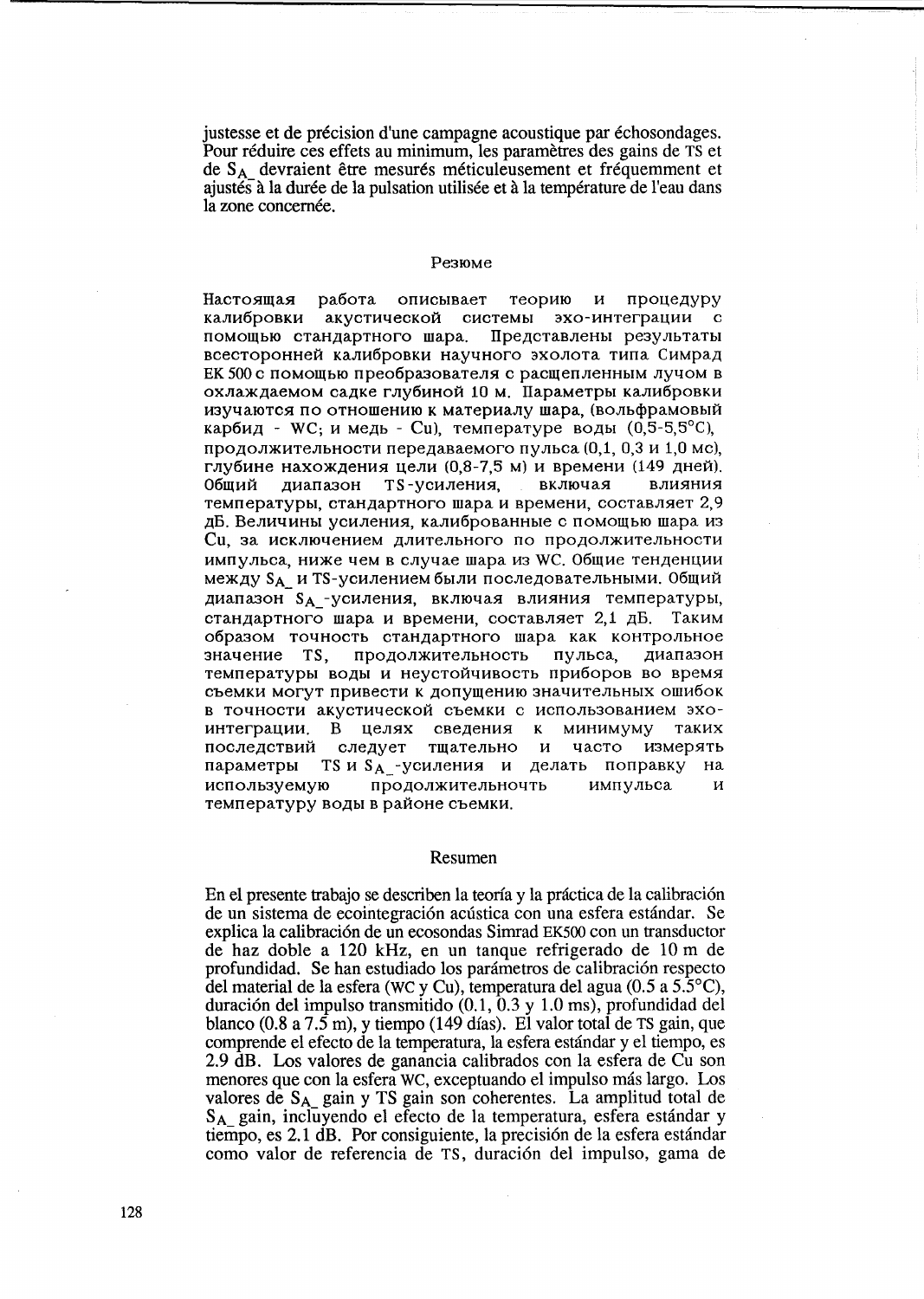temperatura del agua, y la variabilidad instrumental durante la realizacion del estudio pueden ocasionar errores importantes en la prospeccion acústica ecointegrada. Para reducir este efecto, los parámetros de TS gain y de S<sub>A</sub> gain deberán medirse con cuidado y frecuencia, ajustandolos ala duracion del impulso y a la temperatura del agua de la zona.

### 1. INTRODUCTION

Successful management of fisheries invariably requires accurate information about fish size, distribution and abundance. To acquire this information over large survey areas, echo integrating instruments are commonly used. Hydroacoustic instruments are attractive to researchers due to cost, survey speed and apparent ease of data analysis. However, a practical application of echo integration theory requires a meticulous and cautious interpretation of the data with respect to the many theoretical assumptions. The main contributions of bias in an echo integration acoustic survey are due to errors in calibration and target strength measurements (Tesler, 1989). Therefore, if a quantitative hydroacoustic study is to produce results of adequate accuracy, a highly accurate calibration is necessary.

Outlined first is a currently accepted methodology for calibrating a hydroacoustic system with a standard sphere (Johannesson and Mitson, 1983). The theory and procedures have been adapted to the Simrad EK500 scientific echosounder, a commonly used instrument in fish stock assessment. Both the electrical and acoustic parameters pertinent to the calibration are defined. Then, the results of an extensive calibration experiment, performed in a deep tank, are presented. Possibilities for improving the calibration equipment and procedures are suggested. Finally, the ramifications of the results on the accuracy of a hydroacoustic study are discussed.

# 2. CALIBRATION

Calibration is the process of standardising a measuring instrument. Typically it is performed by determining the deviation from a standard so as to ascertain the proper correction factors. In the context of hydroacoustic instruments, a popular method of calibration is to insonify a standard target on the beam axis and at a prescribed depth, calculate the difference between the standard and the measured target strength (TS), and adjust the system gain parameters to compensate for the discrepancy. Spherical standards are commonly used for fisheries calibration because the TS remains stable, they are independent of orientation, and no additional electronic equipment is required (Blue, 1984). Furthermore, the method is repeatable, thus allowing performance changes for the entire system to be monitored over time.

In order to realise the potential accuracy of the standard target technique, considerable care must be taken to position the target on the acoustic axis of the survey transducer (Robinson, 1984). Then, unless the beam pattern is known, the resulting calibration refers only to the axis. Knowledge of the transducer beam pattern permits relative gain compensation algorithms to be effected off axis. Calibration should be performed under the complete range of operating conditions and equipment settings. It should be performed with no effect from the water column boundaries so that only spherical waves reflecting from the target return to the transducer. The water should be homogeneous and isotropic. The water temperature and salinity should be measured to correct for absorption losses. The standard target must be held stable, but spatially adjustable, in the acoustic far-field.

far-field 
$$
>\frac{2L^2}{\lambda}
$$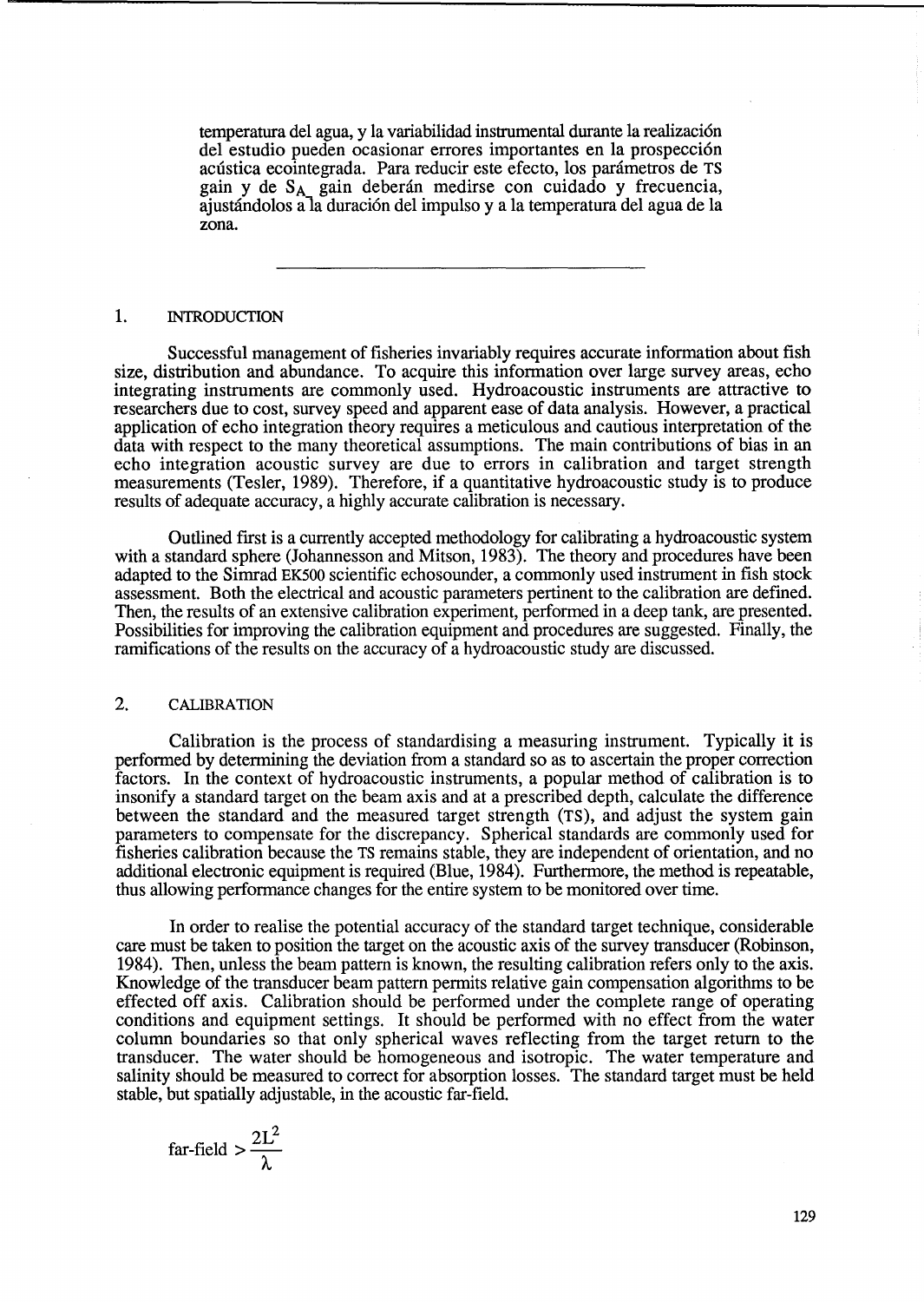where L is the longest dimension of the transducer face and  $\lambda$  is the wavelength of the transmitted pulse. The factor of two is commonly included in quantitative acoustics to be certain of far-field operation. Finally, the ambient noise level must be low.

Standard targets are solid elastic spheres typically made from tungsten carbide or high purity copper. The sphere diameter is selected to provide a desired target strength and to minimise the temperature dependence on TS. Operating at 120 kHz, the optimal sphere diameter for commercial, high purity copper was suggested by a preliminary investigation to be 30.05 mm (Foote, 1981). Improved knowledge of the elastic properties has recently enabled better sphere designs (Foote, personal correspondence). Electrical grade copper (Cu) resists corrosion in sea water and is inexpensive and machineable (Foote, 1984a and b). Tungsten carbide (we) is extremely hard and therefore has highly elastic acoustic characteristics. Due to its extreme hardness, it is sintered into a spherical shape rather than machined. Consequently, the diameters of WC spheres are commonly more precise than those of Cu spheres.

To suspend and move the sphere in the beam, a typical set-up includes multiple monofilament lines connected to the sphere and manipulated using fishing reels, stepping motors, or similar apparatus. Attaching the lines to the sphere without affecting its acoustic properties is difficult, but a fine mesh nylon bag or monofilament net is commonly used. Before deploying, the surface of the sphere should be cleaned and deaerated in a solution of soap and fresh water.

Calibration data is normally supplied with a new transducer. This data usually includes the leakage resistance, beam pattern, beam width, impedance, directivity index, transmitting response, receiving sensitivity, and electro-acoustic efficiency. The manufacturer may test the transducer in a configuration completely different than that used in the actual deployment. It may be tested with a different transmission cable length, mounting configuration, water temperature and salinity, transmitted power, and/or pulse length. The electrical and material properties of the transducer are susceptible to changes over temperature and time.

Ideally, all of the calibration parameters should be re-checked under the actual operating configuration, over the entire range of anticipated survey settings and conditions, and as often as possible. In usual practice, however, only the leakage resistance, beam axis and beam width are tested explicitly while the remaining factors are either accepted from the manufacturer's specifications (beam pattern, effective beam width and directivity index), or lumped into the system gain settings (impedance, transmitting response, receiving sensitivity, and electro-acoustic efficiency).

Leakage resistance refers to the sum of electrical resistances between the hull of the ship and the transducer cable screen and between the individual transducer leads and the cable screen. These resistances should be measured with the deck and/or towing cable(s) attached to the transducer. Leakage resistance values should be many  $M\Omega$ . A low leakage resistance may cause excessive noise due to ground loops. The resistance of the transducer (single-beam), or each transducer section (dual- or split-beam), should also be checked between each pair of transducer leads. Transducer resistances should be measured at all accessible points along the connecting cable (i.e., pig-tail, winch slip-rings, back of echosounder, etc.). If repeated frequently, these measurements will warn of connectivity problems - a concern particularly in towed systems.

To measure the beam width, TS data should be collected from the on-axis signal level of the main lobe to a level less than 6 dB down in both alongship and athwartship directions (Simmonds, 1984a and b). A two-dimensional polynomial is fit to these data to approximate the angle between half power points and to determine the offset angles of the beam axis. Another method of estimating beam angles and offsets is to fit a surface of TS data points to a modified Bessel function (Ona, 1990).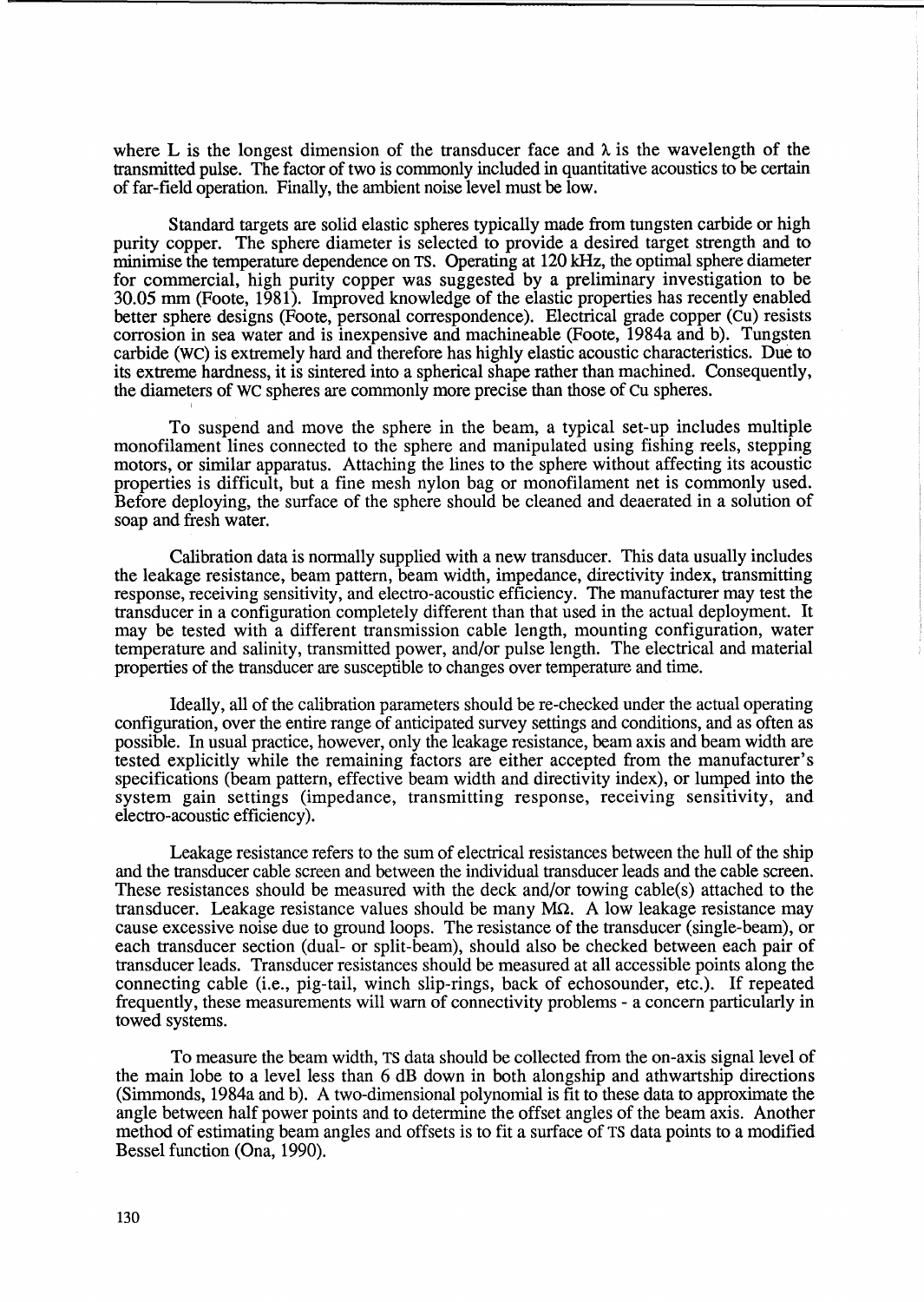The impedance, transmitter response, receiving sensitivity, and electro-acoustic efficiency are typically measured collectively while calibrating with a standard sphere to adjust the overall system gain. The EK500 processes the signal digitally immediately following the receiver front end. Therefore, changes in gain are effected by altering software parameters (TS gain and volume scattering strength gain, Sv gain), rather than an analog gain.

To be thorough, the transducer impedance, transmitter frequency, pulse length, pulse repetition rate, and transmitted power can also be tested. The impedance of the transducer should be measured in the survey configuration (i.e., all connecting cables, slip-rings, etc. attached). Transducers made of piezoelectric ceramic materials are capacitive, and the impedance has one maximum at the nominal resonance frequency. Ideally they are tuned at this frequency, using a coil and transformer, to be purely resistive. Practically, however, the complex impedance of the cable plus transducer will exhibit some phase difference between the voltage and the current. Although the impedence of transducers is usually tuned in the factory to be  $60 \Omega$  at the nominal operating frequency, the true impedance with the cable attached may be significantly different.

As electronic settings drift over time, the transmitter operating frequency, pulse length (PL), and pulse repetition rate (PRR) may also move outside the specified limits. However, Foote (1981) measured the effect of modulating the centre frequency and the transmit pulse duration by  $\pm 1\%$  and  $\pm 0.5$  ms to total less than  $\pm 0.05$  dB on the TS of one sphere.

# 3. EQUIPMENT AND PROCEDURES

An extensive calibration was performed on a Simrad EK500 echosounder with a 120 kHz split-beam transducer in a deep tank facility at Scripps Institution of Oceanography (Figure 1). Calibration parameters were studied in relation to sphere material (WC and Cu), water temperature  $(0.5 \text{ to } 5.5^{\circ}\text{C})$ , transmitted pulse length  $(0.1, 0.3, \text{ and } 1.0 \text{ ms})$ , target depth  $(0.8 \text{ to } 1.0 \text{ ms})$ 7.5 m), and time (pre- and post-cruise). The calibration was in preparation for an acoustic survey of Antarctic krill *(Euphausia superba)* in a study area around Elephant Island.

The deep tank is a cylindrical steel structure, approximately 10 m deep by 3 m in diameter. It was filled with ocean water pumped from the end of Scripp's pier. A pump and refrigeration unit allowed the water inside the tank to be chilled from ambient ocean temperature  $(-15^{\circ}C)$  to 0.5°C. A second pump was used to vertically circulate the tank water, keeping it well mixed so that temperature strata would not develop. The outside of the tank is fully insulated and fitted with multiple observation ports. Before each set of measurements, a calibrated thermistor (YSI 44008 30K) was used to profile the tank temperature at 1 m depth intervals from the surface to 10 m. Uniform temperature profiles (target temperature  $(T_t) \pm 0.2$ °C) were achieved over most of the tank  $(2 \text{ to } 10 \text{ m})$ . The temperature of the surface water  $(0 \text{ to } 2 \text{ m})$ varied from the  $T_t \pm 0.2$  to  $T_t \pm 1$ °C depending on the time of day.

The main components of the acoustic system included a Simrad echo integration system (EK500), a UNIX work station for postprocessing (Sun Sparc Station 1+), and a Simrad 120 kHz split-beam transducer (ES120). The transducer was tethered radially with three nylon cords in the centre of the tank at a depth of 0.5 m. It was connected to the EK500 through a 50 m towing cable, a 13-conductor slip-ring set, and a 75 m deck cable.

The acoustic characteristics of a 33.17 mm (specified as  $\sim$ 33 mm) WC sphere from Biosonics and a 30.05 mm (specified as 30.05 mm) Cu sphere from Simrad were compared versus temperature, pulse length, and time. In successive trials, each sphere was suspended and controlled by three monofilament lines connected to three fishing reels. The lines were attached to the WC sphere by a monofilament knotted bag and to the Cu sphere by a loop of monofilament nylon affixed into a single shallow bore. The effect of the bore is still undetermined in the case of the 120 kHz echosounder (Foote, 1981).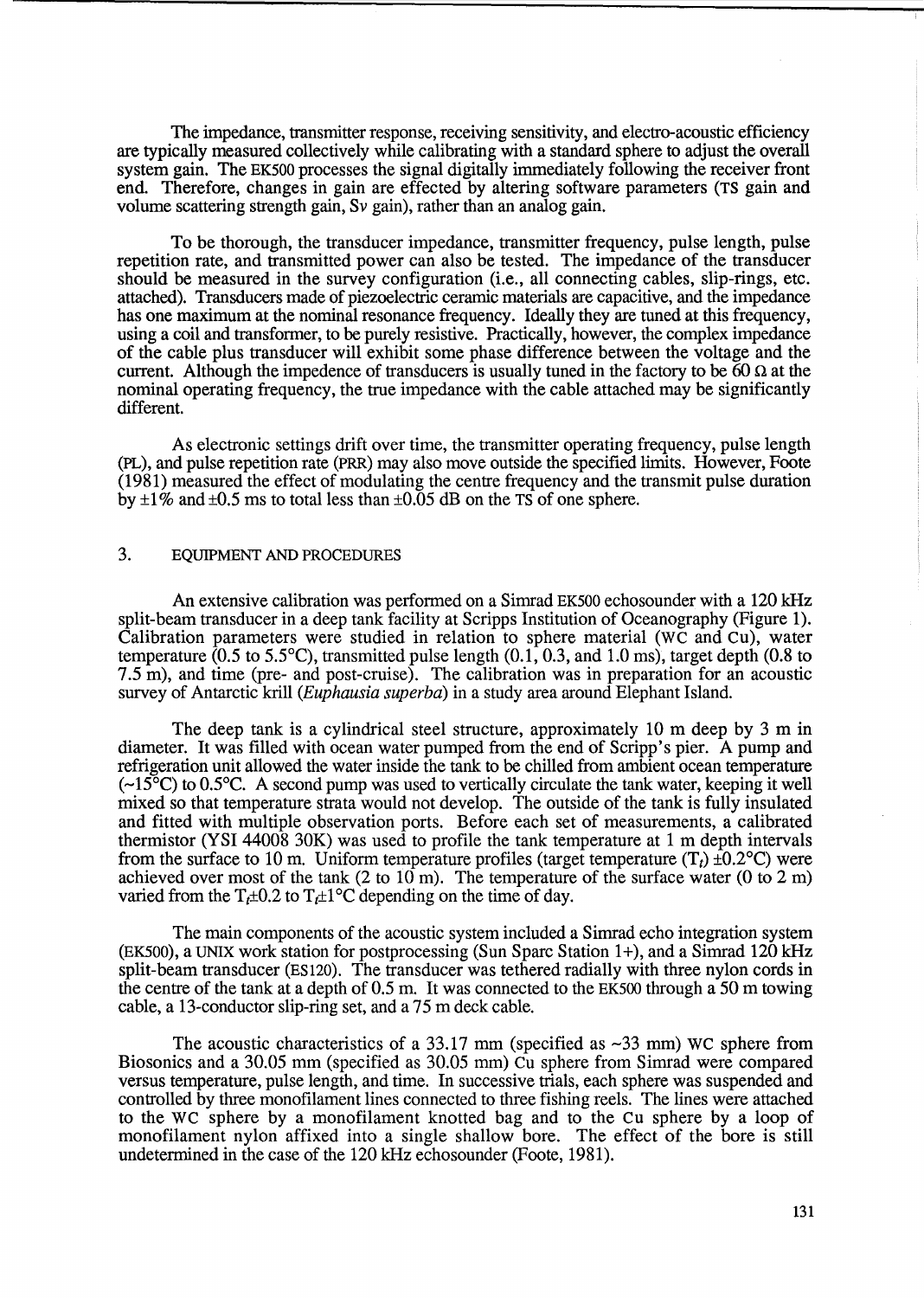The nominal equipment and environmental parameters were:

| Transducer model:        | Simrad ES120 (split-beam)          |
|--------------------------|------------------------------------|
| Frequency (kHz):         | 119.047 (centre)                   |
| Pulse Length (ms):       | $0.1$ short, $0.3$ med, $1.0$ long |
| Pulse Rep. Freq. (Hz):   |                                    |
| Bandwidth (kHz):         | 12.0 (Wide), 1.2 (Narrow)          |
| Transmit power (kW):     | 1 (Normal)                         |
| Angle Sens. (deg.):      | 17.0                               |
| 2-Way Beam Angle (deg.): | $-18.5$                            |
| 3-dB Beamwidth (deg.):   | 9.0                                |
| Sample Distance (cm):    | 3                                  |
| Sampling Freq. (kHz):    | 50                                 |
| Nom. Water Temp. (°C):   | 5.5, 5.0, 3.5, 3.0, 1.0, 0.5       |
| Salinity (‰):            | 34.0 $(\pm 0.5)$                   |

A wide receiver bandwidth was used with the short and medium pulse lengths and a narrow bandwidth was used with the long pulse length. For all three pulse lengths, the noise margin was 0 dB, the depth range was 10 m, and the time varied gain (TVG) was set to  $40\log(r)$ .

Temporal variations were evaluated by repeating parts of the experiment pre- and post-cruise. The pre-cruise calibration experiments were conducted from 16 to 19 November 1991, and the post-season experiments were performed from 17 to 18 April 1992, a 149 day separation.

#### 4. DATA ANALYSIS

To determine the centre of the main lobe and to estimate the effective beamwidth, pre-cruise TS measurements were recorded from the WC sphere at  $5\pm 1$  m depth, over  $\pm 6.0^\circ$ alongship and athwartship angles, and at  $0.5^{\circ}$  C (Figure 2). By maintaining near zero offset (±1°) in one of the two directions, the alongship and athwartship data were independently fitted, in the least squares sense, with second-order polynomials.

$$
TS_{\text{alongship}} = 0.40\Theta_{\text{alongship}}^2 - 0.11\Theta_{\text{alongship}} - 44.23
$$

$$
TS_{\text{athwartship}} = 0.38\Theta_{\text{athwartship}}^{2} - 0.01\Theta_{\text{athwartship}} - 44.27
$$

The maximum value of these equations provides a good estimate of the beam axis location. Therefore, the beam is centred at -0.1 $\degree$  alongship and 0.0 $\degree$  athwartship angles. The echosounder was adjusted for this slight offset. Since a target was measured, rather than a microphone, the total gain is a product of the transducer's transmit and receive gains. Therefore, solving the equations for the -6 dB points indicates a beam widths of 7.8° and 7.9° alongship and athwartship, respectively. The vendor specified beamwidth at half-power points for this transducer is a symmetrical 9.4°. However, since the measurements of angle are made by the same sounder as is calibrated, the actual beam width and the measured beamwidth may differ. In fact, the angle sensitivity parameter, or the conversion factor between electrical and mechanical angles, will change the measured beam width.

The theoretical near-field / far-field transition distance is approximately 1.02 m from the transducer ( $\lambda \approx 1.25$  cm,  $L \approx 8$  cm). Pre-cruise TS measurements taken from the WC sphere at 0.5°C and distances of 0.8 to 7.5 m confirmed that transition occurs at a distance of approximately 1.1 m (Figure 3). Beyond the transition range, however, the maximum target strength values taken on-axis had a large range of 1.1 dB (-43.9 to -42.8 dB). It is unclear whether this spread is inherent in the system and target or if the Deep Tank boundaries are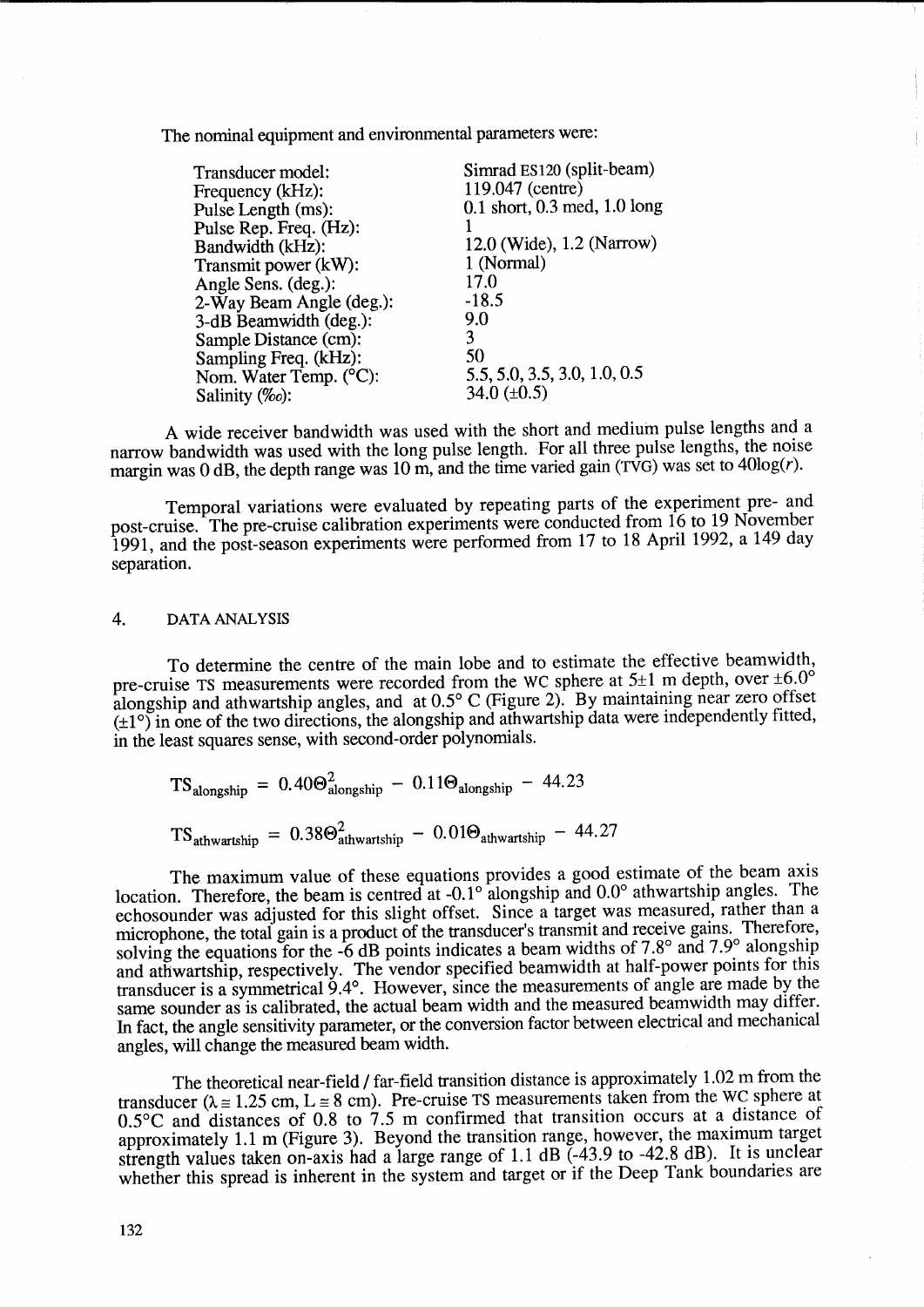causing significant reverberation from the side-lobes. Range uncertainty, due to the 3 cm sampling distance, may also be suspect. To minimise the effect of this variation, a constant target depth of 5 m was chosen for the remainder of the measurements.

The target strength measurement (TS) is based upon the maximum sample value of the standard sphere echo:

TS gain<sub>new</sub> = TS gain<sub>old</sub> + 
$$
\frac{TS_{measured} - TS_{sphere}}{2}
$$

TS gain<sub>old</sub> was held at a constant reference value of 23.0 dB throughout all of the testing. The TSsphere values are from the vendor supplied data sheets at the appropriate sound velocity. Biosonics claims the TS accuracy to be within  $\pm 0.2$  dB for pulse lengths of 0.5 ms or more. Simrad's data sheet (TS versus sound velocity) included no claim about accuracy. The sound velocity was calculated at each temperature and at a depth of 5 m and a salinity of  $34\%$ (Mackenzie, 1981).  $TS_{comp}$  values are the maximum sample values of the echo from the sphere, taken on-axis (Table 1 and Figure 4). On-axis stability decreased with increasing pulse length. Therefore, if no data were collected exactly on axis, the nearest data to the axis were used after being multiplied by a beam pattern compensation factor.

There is a possible trend of increasing TS gain values with increasing pulse length (pL). This trend is consistent between the short and medium PL gains. However, with the small number of data points and the possible range of  $TS_{sphere}$  values  $(0.4 \text{ dB})$ , this cannot be stated with any certainty. The gain values associated with the long PL have the greatest variance. TS gain exhibits a flat, if not slightly increasing trend over the 5°C temperature range. This is consistent with the observation by Foote (1984a and b) who reported the TS of a tungsten carbide and a copper sphere to vary by  $\pm 0.2$  dB and  $\pm 0.1$  dB from 0 to 30°C, respectively. TS gain values were higher for short PL than for medium PL. The total spread in TS gain, including the effects of temperature, standard sphere and time, is 2.9 dB.

Gain values calibrated with the Cu sphere are, with the exception of the long PL, lower than those from the WC sphere. Since the WC sphere diameter was slightly larger than specified, the true TSsphere may be different from that reported by Biosonics. Foote (1984) calculated the effect of a  $\pm 0.1$  mm variation in sphere diameter to be  $\pm 0.02$  dB on TS. This corresponds to an increase of TS<sub>sphere</sub> by approximately 0.04 dB.

The integrated backscattering area  $(S_A)$  is based upon integrated and averaged echo samples. The theoretical value, used as a calibration reference, is:

$$
S_{A_{\text{theory}}} = \frac{4\pi r_0 \sigma_{bs} (1852 \text{ m/m})^2}{\Psi r^2}
$$

where  $r_0$  is the standard reference distance for backscattering (1 m),  $\sigma_{bs}$  is the backscattering cross-section of the sphere,  $\Psi$  is the equivalent two-way beam angle, and  $r$  is the target range. The calibrated integration gain is:

$$
S_{A_{\text{max}}} \text{ gain}_{\text{new}} = S_{A_{\text{max}}} \text{ gain}_{\text{old}} + \frac{10 \log \left( S_{A_{\text{measured}}} / S_{A_{\text{theory}}} \right)}{2}
$$

SA<sub>measured</sub> is the average of three or more measurements taken while the target sphere was stable on the beam axis  $(\pm 0.2$  for short,  $\pm 0.4^{\circ}$  for medium, and  $\pm 1.0$  degree for long PL).

The general trends are consistent between S<sub>A</sub> gain and TS gain (Table 2 and Figure 5). Again, the gain values for the medium PL are consistently higher than those for the short PL,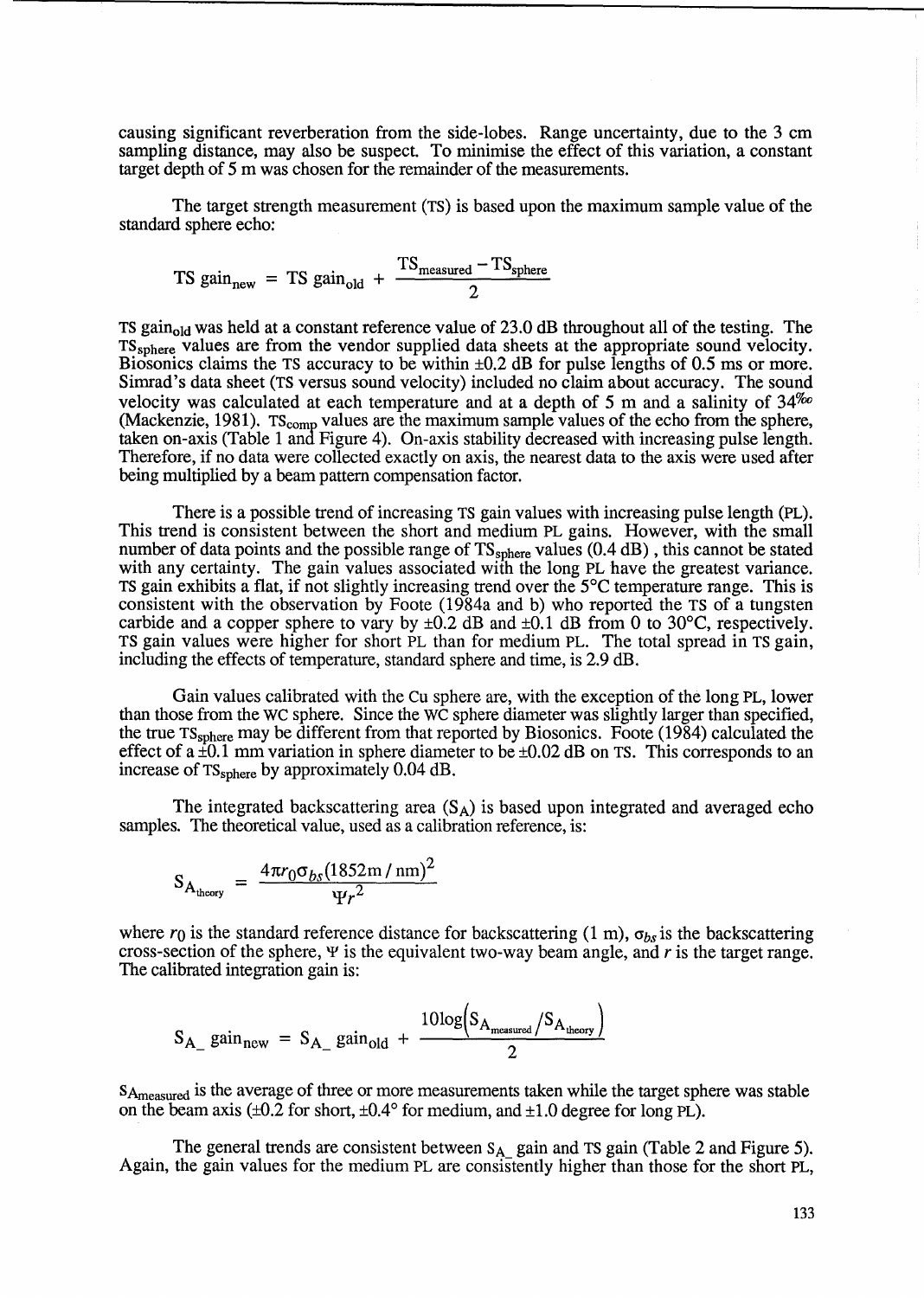those associated with the long PL have the greatest variance, and the values for the Cu sphere are generally lower than those from the WC sphere. The total spread in  $S_{A_2}$  gain, including the effects of temperature, standard sphere and time, is 2.1 dB, i.e., 0.8 dB less than the total range of TS gain.

Resistances  $(\Omega)$  of the deck-cable, slip-rings, tow-cable, and transducer quadrant were:

| Quadrant:    |     |     |     |     |
|--------------|-----|-----|-----|-----|
| Pre-cruise:  | 8.5 | 8.4 | 8.4 | 8.4 |
| Post-cruise: | 8.9 | 8.8 | 8.9 | 8.9 |

All leakage resistance values were greater than  $32 \text{ M}\Omega$  both pre- and post-cruise.

Summarising, the ranges of both the TS gain and the  $S_{A_2}$  gain have been tabulated versus temperature (5.5 to 0.5 $^{\circ}$ C), time (~149 days), and sphere material (WC, Cu) for each of the three pulse lengths (Table 3). Over the 5°C temperature spread, the ranges of TS gain and S<sub>A\_</sub> gain were greatest for the long PL (1.2 and 1.1 dB, respectively). This may be due to second echo interference or reverberation from the tank walls. Both TS gain and S<sub>A\_</sub> gain were consistently higher for short PL than for medium PL. Temporal drift of the system calibration ranged from -0.1 to -1.3 dB for TS gain and -0.2 to -1.2 dB for  $S_{A}$  gain, including the effects of PL and standard sphere. In general, the drift in gain increased WIth increasing pulse length and all of the changes were negative. The increase in resistance for each quadrant is consistent with the latter observation. TS gain and  $S_A$  gain differed between spheres by as much as 1.5 and 1.0 dB, respectively.

### 5. DISCUSSION

Foote *et al.* (1984a and b) stated that precision calibrations to within 0.5 dB are possible by means of standard calibration spheres. Assuming an accuracy of 0.5 dB for calibration with a standard target, the error of estimating mean target strength will be 1 dB (Tesler, 1989). Robinson and Hood (1984) asserted that if the specifications of the best currently available equipments are used, and assuming that the equivalent beamwidth can be measured to  $\pm 0.1$  dB, it is currently only possible to state that an acoustic system can be calibrated to within ±0.6 dB (95% confidence). He stated that the acoustic absorption coefficient is not known to better than ±5 dB/km at 120 kHz. Thus, calibration accuracies at a range of 50 m, influenced by this parameter alone, can be no better than ±0.5 dB. At greater ranges, the biases are proportionally larger (Robinson, 1984).

The results of this experiment indicate that variations in PL, time and choice of standard sphere can cause corresponding variations in the system gain of 1.2, 1.3, and 1.5 dB, respectively, all else being equal. Therefore, while using a currently accepted procedure for calibrating, a commonly used echosounder and a short pulse length, the error in mean target strength estimates of animals in 0.5°C water could be as high as 3.0 dB. This error due only to one's choice of calibration sphere.

However, the reader should note that multiple changes in the experimental equipment and procedures may provide less troubling results. For instance, if the ES 120 transducer is used, an angle sensitivity of 15.7 is a better factor to match the mechanical angles with the measured phase angles (Ona, personal correspondence). Simrad currently supplies a 23.0 mm Cu sphere with a nominal TS of -40.5 dB to calibrate at 120 kHz. This sphere exhibits a smaller TS change with temperature. If WC is to be used, Foote (personal correspondence) currently recommends a 38.1 mm diameter sphere. Also, if calibrations are performed in a tank, the sphere should be suspended just outside the near-field/far-field transition zone. A closer range than used throughout these experiments may reduce or eliminate the effects of side-lobe and second-echo reverberation from the tank boundaries.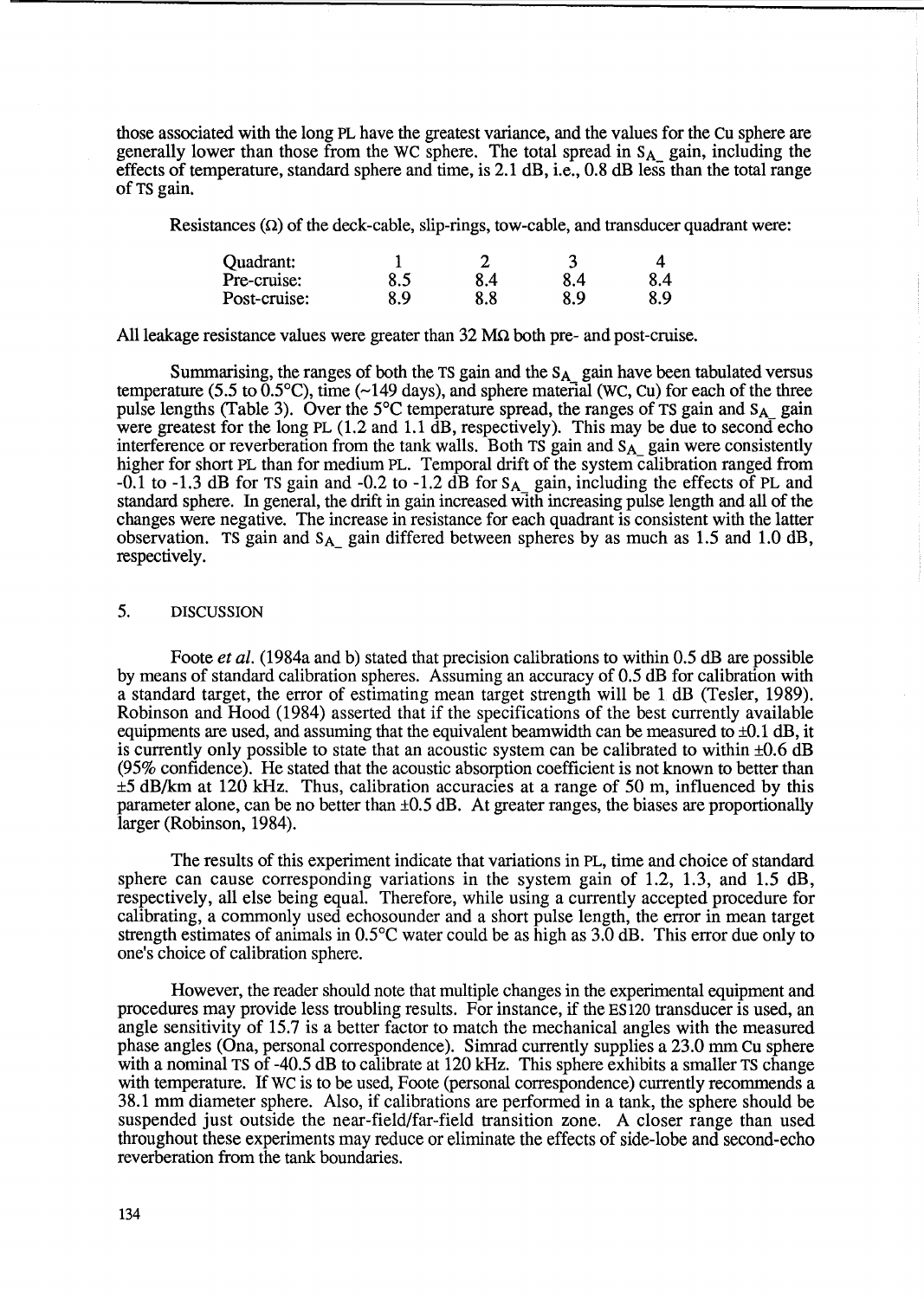# 6. CONCLUSIONS

Calibration of an echo integration system for use in biomass estimation is critical for understanding and quantifying the accuracy and precision of the resulting measurements. The calibration must be performed with the system configuration used during the survey and over the range of equipment settings used and water temperatures encountered during the survey. The calibration should be repeated at least twice, before and after the survey. The results of the calibration should be included in the statistical analysis of the biomass estimates.

The accuracy of the standard sphere as a reference TS value, the pulse length, the water temperature range, and equipment instabilities during the duration of a survey can contribute significant errors to the calibration accuracy of an echo-integration acoustic system. To minimise the effects of these parameters on the accuracy and precision of an acoustic survey, the TS gain and S<sub>A</sub> gain parameters should be meticulously measured, measured frequently, and matched to the pulse length used and the water temperature in the survey area. Furthermore, additional comparative studies should be performed to understand the practical, opposed to theoretical, accuracies and precisions of the two most commonly used calibration sphere materials (WC and Cu). Particular attention should be paid to variations in calibrated gains versus water temperature.

# 7. ACKNOWLEDGEMENTS

We would like to thank Dr Kenneth G. Foote, Dr Egil Ona and Dr Tim Pauly for their interest in this work, for their careful review of this manuscript and for their constructive criticisms.

#### REFERENCES

- BLUE,J.E. 1984. Physical Calibration. *Rapp. P. -v. Reun. Cons. Int. Explor. Mer.,* 184: 19-24.
- FOOTE, K.G., H.P. KNUDSEN, and G. VESTNES. 1981. Improved calibration of hydroacoustic equipment with copper spheres. *Int. Council Explor. Sea, C.M.,* B:20.
- FOOTE, K.G. 1982. Optimising copper spheres for precision calibration of hydroacoustic equipment. J. *Acoust. Soc. Am.,* 71 (3): 742-747.
- FOOTE, K.G. 1983. Maintaining precision calibrations with optimal copper spheres. J. *Acoust. Soc. Am.,* 73 (3): 1054-1063.
- FOOTE, K.G., and D.N. MACLENNAN. 1984a. Comparison of copper and tungsten carbide calibration spheres. J. *Acoust. Soc. Am.,* 75 (2): 612-616.
- FOOTE, K.G., and D.N. MACLENNAN. 1984b. Use of elastic spheres as calibration targets. FAO *Fish. Rep.,* 300: 52-58. (Contribution No. 31).
- FOOTE, K.G., H.P. KNUDSEN, G. VESTNES, D.N. MACLENNAN, and EJ. SIMMONDS. 1987. Calibration of acoustic instruments for fish density estimates: a practical guide. *ICES Co-op. Res. Rep., 144.*
- FOOTE, K.G. 1990. Spheres for calibrating an eleven-frequency acoustic measurement system, J. *Cons. Int. Explor. Mer.,* 46: 284-286.
- JOHANNESSON, K.A. and R.B. MITSON. 1983. Fisheries Acoustics: a practical manual for aquatic biomass estimation. FAO *Technical Paper,* No. 240: 249 pp.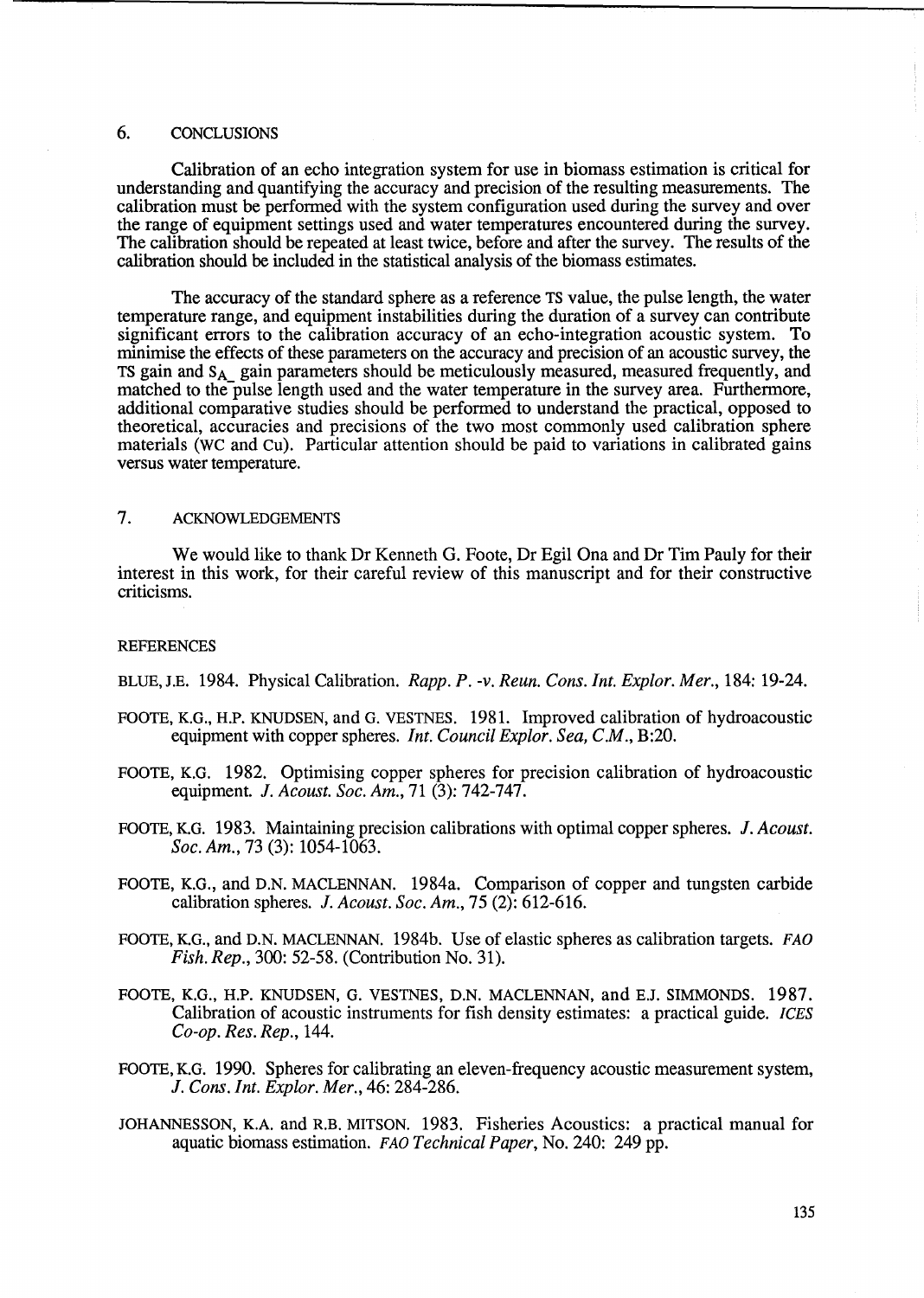- MACKENZIE, K.V. 1981. Nine-term equation for sound speed in the ocean. J. Acoust. Soc. Am., 70: 807-812.
- MACLENNAN, D.N. and S.T. FORBES. 1984. Fisheries acoustics: a review of general principles. *Rapp. P. -v. Reun. Cons. Int. Explor. Mer.,* 184: 7-18.
- NIELSON, RL., I. HAMPTON, I. and I. EVERSON. Calibration of hydro-acoustic instruments. *BIOMASS Handbook,* No. 1.
- ONA, E. 1990. Optimal acoustic beam pattern corrections for split-beam transducers. *ICES, B:30 Sess. R.*
- ROBINSON, BJ. 1984. Calibration of equipment subject group C. *Rapp. P. -v. Reun. Cons. Int. Explor. Mer.,* 184: 62-67.
- ROBINSON, BJ., and C.R HOOD. 1984. A procedure for calibrating acoustic survey systems, with estimates of obtainable precision and accuracy. *FAO Fish. Rep.*, 300: 59-62. (Contribution No. 87).
- SIMMONDS, E.J. 1984a. A comparison between measured and theoretical equivalent beam angles for seven similar transducers. J. *Sound Vib.,* 97: 117-128.
- SIMMONDS, E.J. 1984b. The effect of mounting on the equivalent beam angle of acoustic survey transducers. *ICES CM1984/B:32*: 5 pp (mimeo).
- lESLER, W.D. 1989. Bias and precision in acoustic biomass estimation. *Proc. I.oA.,* Vol. 11, Part 3.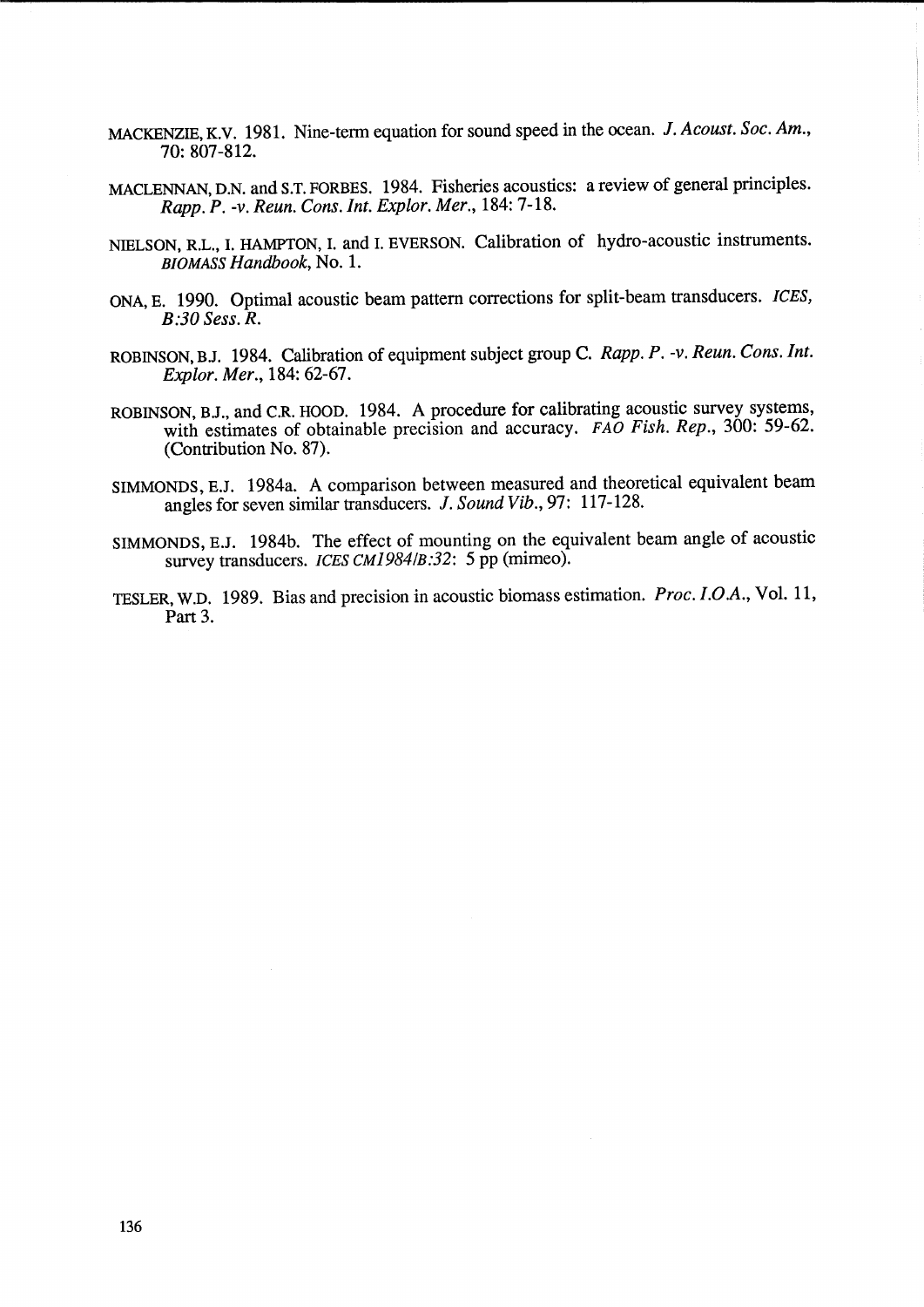| Date     | <b>Sphere</b><br>Mat. | Pulse<br>Length<br>(ms) | Temp.<br>(c) | TScomp<br>(dB) | Depth<br>(m) | Along<br>$(\text{deg.})$ | Athwart<br>$(\text{deg.})$ | Sound<br>Speed<br>(m/s) | <b>TS</b><br>sphere<br>(dB) | <b>TS</b><br>gain<br>(dB) |
|----------|-----------------------|-------------------------|--------------|----------------|--------------|--------------------------|----------------------------|-------------------------|-----------------------------|---------------------------|
| 11/16/91 | WC                    | 0.1                     | 5.5          | $-42.5$        | 5.1          | 0.0                      | 0.0                        | 1514                    | $-40.7$                     | 22.1                      |
| 11/16/91 | WC                    | 0.3                     | 5.5          | $-42.9$        | 5.1          | 0.0                      | 0.0                        | 1514                    | $-40.7$                     | 21.9                      |
| 11/16/91 | WC                    | 1.0                     | 5.5          | $-41.2$        | 5.2          | 0.0                      | 1.5                        | 1514                    | - 40.7                      | 22.8                      |
| 11/16/91 | WC                    | 0.1                     | 5.0          | $-42.7$        | 5.1          | 0.0                      | 0.0                        | 1512                    | $-40.7$                     | 22,0                      |
| 11/16/91 | WC                    | 0.3                     | 5.0          | $-43.2$        | 5.1          | 0.0                      | 0.0                        | 1512                    | $-40.7$                     | 21.8                      |
| 11/16/91 | <b>WC</b>             | 1,0                     | 5.0          | $-41.7$        | 5.2          | $-0.2$                   | 0.0                        | 1512                    | $-40.7$                     | 22.5                      |
| 11/17/91 | <b>WC</b>             | 0.1                     | 3.0          | $-42.6$        | 5.2          | 0.0                      | 0.0                        | 1503                    | $-40.6$                     | 22.0                      |
| 11/17/91 | WC                    | 0.3                     | 3.0          | $-43.1$        | 5.2          | 0.0                      | 0.0                        | 1503                    | $-40.6$                     | 21.8                      |
| 11/17/91 | WC                    | 1.0                     | 3.0          | $-41.2$        | 5.3          | 0.0                      | 0.0                        | 1503                    | $-40.6$                     | 22.7                      |
| 11/17/91 | <b>WC</b>             | 0.1                     | 2.5          | $-42.6$        | 5.2          | 0.0                      | 0.0                        | 1501                    | $-40.6$                     | 22.0                      |
| 11/17/91 | WC                    | 0.3                     | 2.5          | $-43.2$        | 5.2          | 0.0                      | 0.0                        | 1501                    | $-40.6$                     | 21.7                      |
| 11/17/91 | <b>WC</b>             | 1.0                     | 2.5          | $-43.4$        | 5.3          | $-0.7$                   | 0.3                        | 1501                    | $-40.6$                     | 21.6                      |
| 11/18/91 | <b>WC</b>             | 0.1                     | 1.0          | $-42.9$        | 5.2          | 0.0                      | 0.0                        | 1495                    | $-40.6$                     | 21.9                      |
| 11/18/91 | <b>WC</b>             | 0.3                     | 1.0          | $-43.0$        | 5.2          | 0.0                      | 0.0                        | 1495                    | $-40.6$                     | 21.8                      |
| 11/18/91 | WC                    | 1.0                     | 1.0          | $-43.0$        | 5.3          | 0.0                      | $-0.2$                     | 1495                    | $-40.6$                     | 21.8                      |
| 11/19/91 | <b>WC</b>             | 0.1                     | 0.5          | $-43.4$        | 5.1          | 0.0                      | 0.0                        | 1492                    | $-40.6$                     | 21.6                      |
| 11/19/91 | WC                    | 0.3                     | 0.5          | $-43.6$        | 5.1          | 0.0                      | 0.0                        | 1492                    | - 40.6                      | 21.5                      |
| 11/19/91 | <b>WC</b>             | 1.0                     | 0.5          | $-42.5$        | 5.3          | 0.0                      | 0.0                        | 1492                    | $-40.6$                     | 22.1                      |
| 04/18/92 | WC                    | 0.1                     | 0.5          | $-43.7$        | 5.1          | 0.0                      | 0.0                        | 1492                    | $-40.6$                     | 21.5                      |
| 04/18/92 | WC                    | 0.3                     | 0.5          | $-43.9$        | 5.1          | 0.0                      | 0.0                        | 1492                    | $-40.6$                     | 21.4                      |
| 04/18/92 | <b>WC</b>             | 1.0                     | 0.5          | $-43.1$        | 5.2          | 0.0                      | 0.5                        | 1492                    | $-40.6$                     | 21.8                      |
| 11/19/91 | Cu                    | 0.1                     | 0.5          | $-41.4$        | 5.1          | 0.0                      | 0.0                        | 1492                    | $-36.2$                     | 20.4                      |
| 11/19/91 | Cu                    | 0.3                     | 0.5          | $-40.2$        | 5.1          | 0.0                      | 0.0                        | 1492                    | $-36.2$                     | 21.0                      |
| 11/19/91 | Cu                    | 1.0                     | 0.5          | $-38.2$        | 5.2          | 0.0                      | 0.0                        | 1492                    | $-36.2$                     | 22.0                      |
| 04/18/92 | Cu                    | 0.1                     | 0.5          | $-42.3$        | 5.0          | 0.0                      | 0.0                        | 1492                    | $-36.2$                     | 20.0                      |
| 04/18/92 | Cu                    | 0.3                     | 0.5          | $-42.4$        | 5.0          | 0.0                      | 0.0                        | 1492                    | $-36.2$                     | 19,9                      |
| 04/18/92 | Cu                    | 1.0                     | 0.5          | $-40.9$        | 5.1          | 0.7                      | $-0.3$                     | 1492                    | $-36.2$                     | 20.7                      |

Table 1: Calibration data for TS gain.

 $\mathcal{L}$ 

 $\mathcal{A}^{\mathcal{A}}$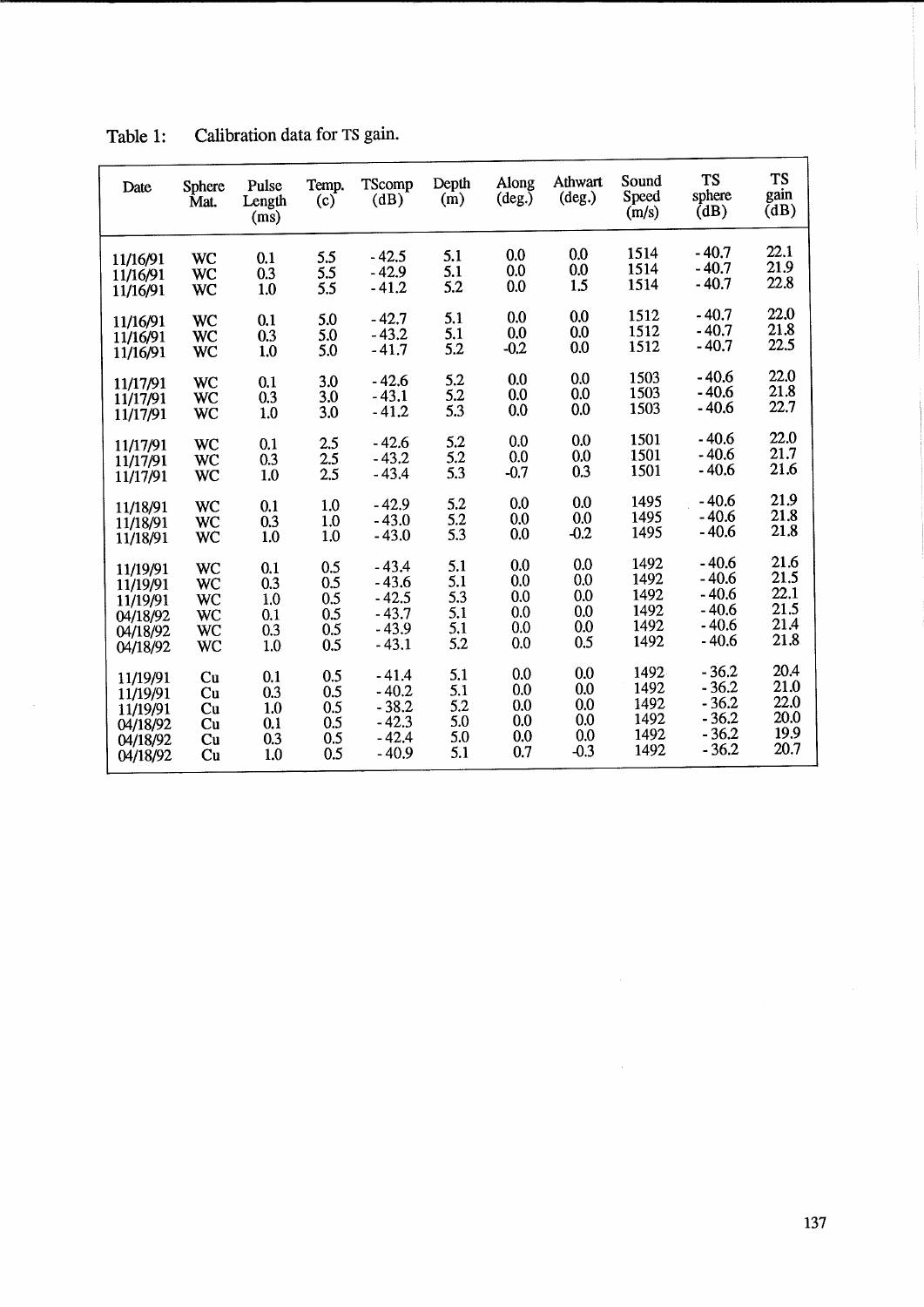| Date      | Sphere    | Pulse<br>Length<br>(ms) | Temp.<br>(c) | Depth<br>$\overline{m}$ | $S_{A_{-}}$<br>measured<br>$(m^2/nm^2)$ | $S_{A}$ theory<br>(m <sup>2</sup> /nm <sup>2</sup> ) | $S_A$ gain<br>$(\overline{dB})$ |
|-----------|-----------|-------------------------|--------------|-------------------------|-----------------------------------------|------------------------------------------------------|---------------------------------|
| 11/16/91  | WC        | 0.1                     | 5.5          | 5.1                     | 6155.0                                  | 9318.6                                               | 22.1                            |
| 11/16/91  | WC        | 0.3                     | 5.5          | 5.1                     | 5541.0                                  | 9318.6                                               | 21.9                            |
| 11/16/91  | <b>WC</b> | 1.0                     | 5.5          | 5.2                     | 4534.0                                  | 8963.7                                               | 21.5                            |
| 11/16/91  | <b>WC</b> | 0.1                     | 5.0          | 5.1                     | 5907.0                                  | 9318.6                                               | 22.0                            |
| 11/16/91  | WC        | 0.3                     | 5.0          | 5.1                     | 5346.0                                  | 9318.6                                               | 21.8                            |
| 11/16/91  | <b>WC</b> | 1.0                     | 5.0          | 5.2                     | 7402.0                                  | 8963.7                                               | 22.6                            |
| 11/17/91  | WC        | 0.1                     | 3.0          | 5.2                     | 5829.0                                  | 9172.4                                               | 22.0                            |
| 11/17/91  | WC        | 0.3                     | 3.0          | 5.2                     | 5536.0                                  | 9172.4                                               | 21.9                            |
| 11/17/91  | WC        | 1.0                     | 3.0          | 5.3                     | 4436.0                                  | 8829.6                                               | 21.5                            |
| 11/17/91  | <b>WC</b> | 0.1                     | 2.5          | 5.2                     | 5972.0                                  | 9172.4                                               | 22.1                            |
| 11./17/91 | WC        | 0.3                     | 2.5          | 5.2                     | 5089.0                                  | 9172.4                                               | 21.7                            |
| 11/17/91  | <b>WC</b> | 1.0                     | 2.5          | 5.3                     | 5738.0                                  | 8829.6                                               | 22.1                            |
| 11/18/91  | WC        | 0.1                     | 1.0          | 5.2                     | 5779.0                                  | 9172.4                                               | 22.0                            |
| 11/18/91  | WC        | 0.3                     | 1.0          | 5.2                     | 5407.0                                  | 9172.4                                               | 21.9                            |
| 11/18/91  | <b>WC</b> | 1.0                     | 1.0          | 5.3                     | 6057.0                                  | 8829.6                                               | 22.2                            |
| 11/19/91  | <b>WC</b> | 0.1                     | 0.5          | 5.1                     | 5359.0                                  | 9535.7                                               | 21.7                            |
| 11/19/91  | WC        | 0.3                     | 0.5          | 5.1                     | 5164.0                                  | 9535.7                                               | 21.7                            |
| 11/19/91  | WC        | 1.0                     | 0.5          | 5.3                     | 4758.0                                  | 8829.6                                               | 21.7                            |
| 04/18/92  | <b>WC</b> | 0.1                     | 0.5          | 5.1                     | 4767.0                                  | 9535.7                                               | 21.5                            |
| 04/18/92  | WC        | 0.3                     | 0.5          | 5.1                     | 4627.0                                  | 9535.7                                               | 21.4                            |
| 04/18/92  | WC        | 1.0                     | 0.5          | 5.2                     | 2947.0                                  | 9172.4                                               | 20.5                            |
| 11/19/91  | Cu        | 0.1                     | 0.5          | 5.1                     | 10086.0                                 | 26263.4                                              | 20.9                            |
| 11/19/91  | Cu        | 0.3                     | 0.5          | 5.1                     | 10202.0                                 | 26263.4                                              | 20.9                            |
| 11/19/91  | Cu        | 1.0                     | 0.5          | 5.2                     | 11959.0                                 | 25263.0                                              | 21.4                            |
| 04/18/92  | Cu        | $0 - 1$                 | 0.5          | 5.0                     | 8709.0                                  | 27324.5                                              | 20.5                            |
| 04/18/92  | Cu        | 0.3                     | 0.5          | 5.0                     | 9039.0                                  | 27324.5                                              | 20.6                            |
| 04/18/92  | Cu        | 1.0                     | 0.5          | 5.1                     | 10417.0                                 | 26263.4                                              | 21.0                            |

Table 2: Data used to calculate calibrated  $S_{A_2}$  gain.

Table 3: Ranges in gain over sphere material, pulse length, water temperature, and time.

| Ranges over temperature: |                                                           |     |                         | Ranges over spheres: |                                                                        |                  |                                          | Ranges over time:                                                |            |  |  |
|--------------------------|-----------------------------------------------------------|-----|-------------------------|----------------------|------------------------------------------------------------------------|------------------|------------------------------------------|------------------------------------------------------------------|------------|--|--|
| TS gain:                 | $0.1 \text{ ms}$ $0.3 \text{ ms}$ $1.0 \text{ ms}$        |     | TS gain:                |                      | $0.1 \text{ ms}$ $0.3 \text{ ms}$ $1.0 \text{ ms}$                     |                  | TS gain:                                 | $0.1 \text{ ms}$ 0.3 ms 1.0 ms                                   |            |  |  |
| <b>WC</b><br>0.5         | 0.4                                                       | 1.2 | WC<br>Cu                | $-0.1$<br>$-0.4$     | $-0.1$<br>$-1,1$                                                       | $-0.3$<br>$-1.3$ | 1.2<br><b>Pre</b><br>1.5<br>Post         | 0.5<br>0.5                                                       | 0.1<br>1.1 |  |  |
| $S_A$ gain:<br>WC<br>0.4 | $0.1 \text{ ms}$ $0.3 \text{ ms}$ $1.0 \text{ ms}$<br>0.2 | 1.1 | $S_A$ gain:<br>WC<br>Cu | $-0.2$<br>$-0.4$     | $0.1 \text{ ms}$ $0.3 \text{ ms}$ $1.0 \text{ ms}$<br>$-0.3$<br>$-0.3$ | $-1.2$<br>$-0.4$ | $S_A$ gain:<br>0.8<br>Pre<br>1.0<br>Post | $0.1 \text{ ms}$ $0.3 \text{ ms}$ $1.0 \text{ ms}$<br>0.8<br>0.8 | 0.3<br>0.5 |  |  |

 $\hat{\boldsymbol{\beta}}$ 

 $\alpha$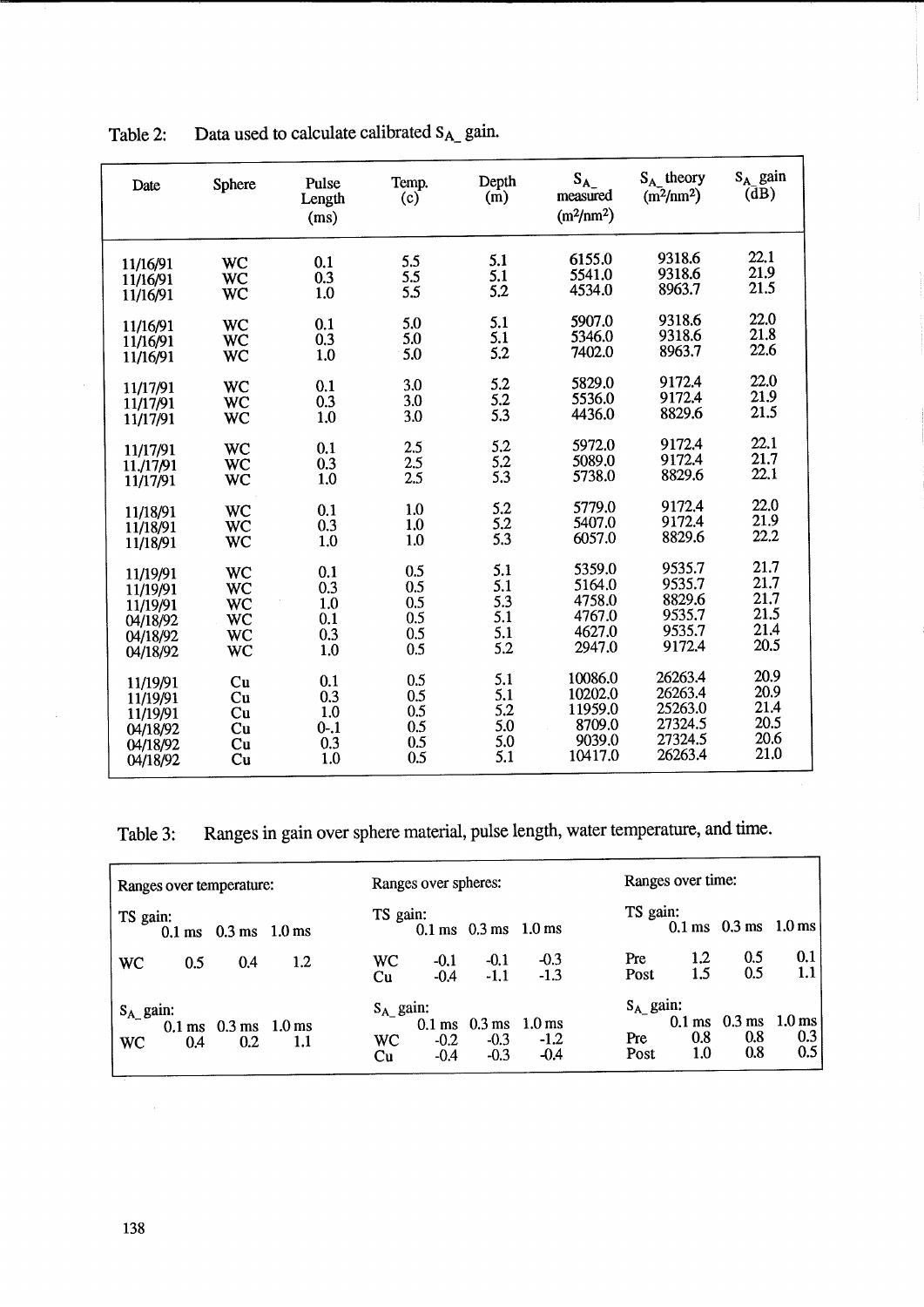

Figure 1: Calibration configuration.

 $\hat{\mathcal{A}}$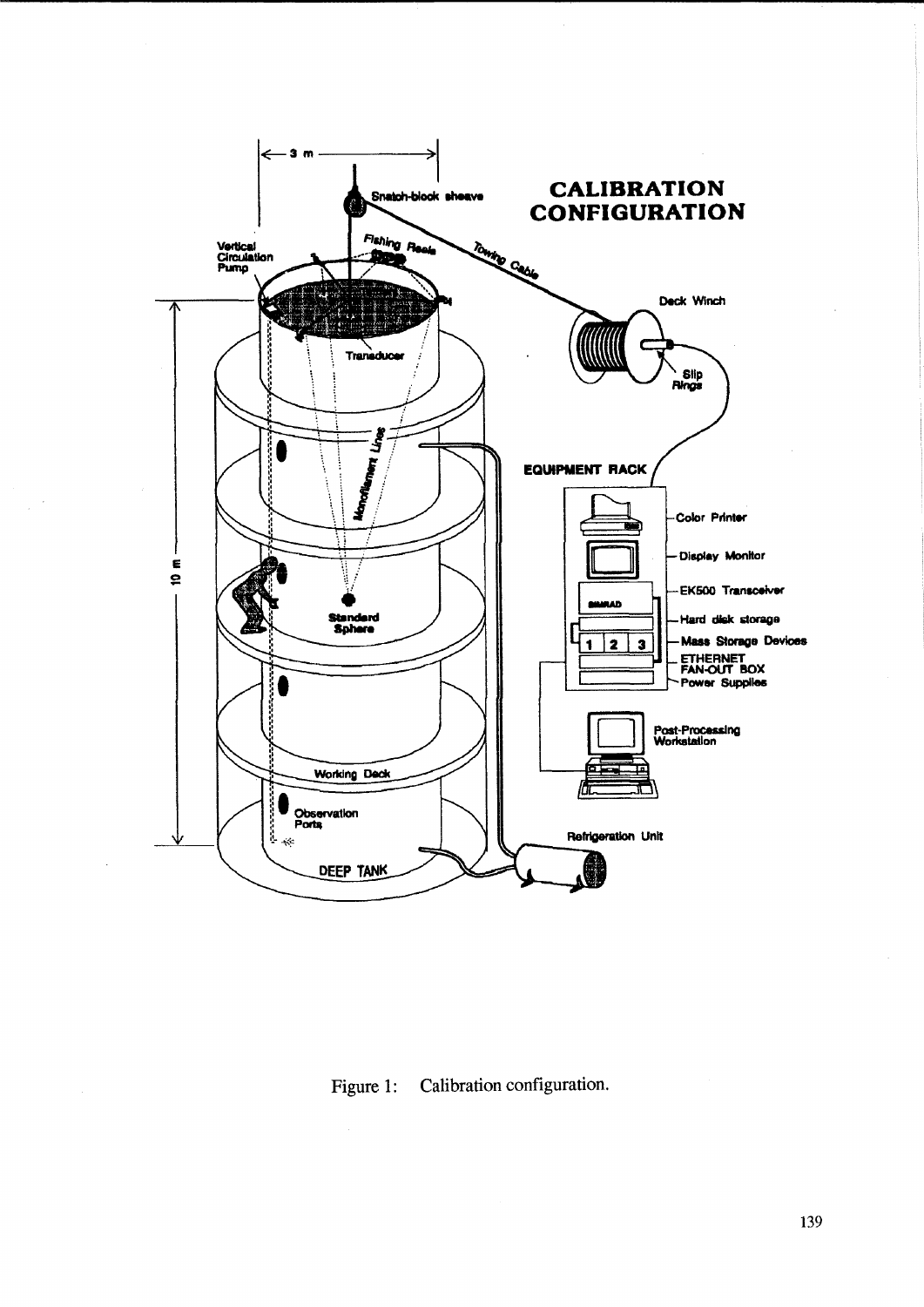

Figure 2: Beam width and offset angle determination.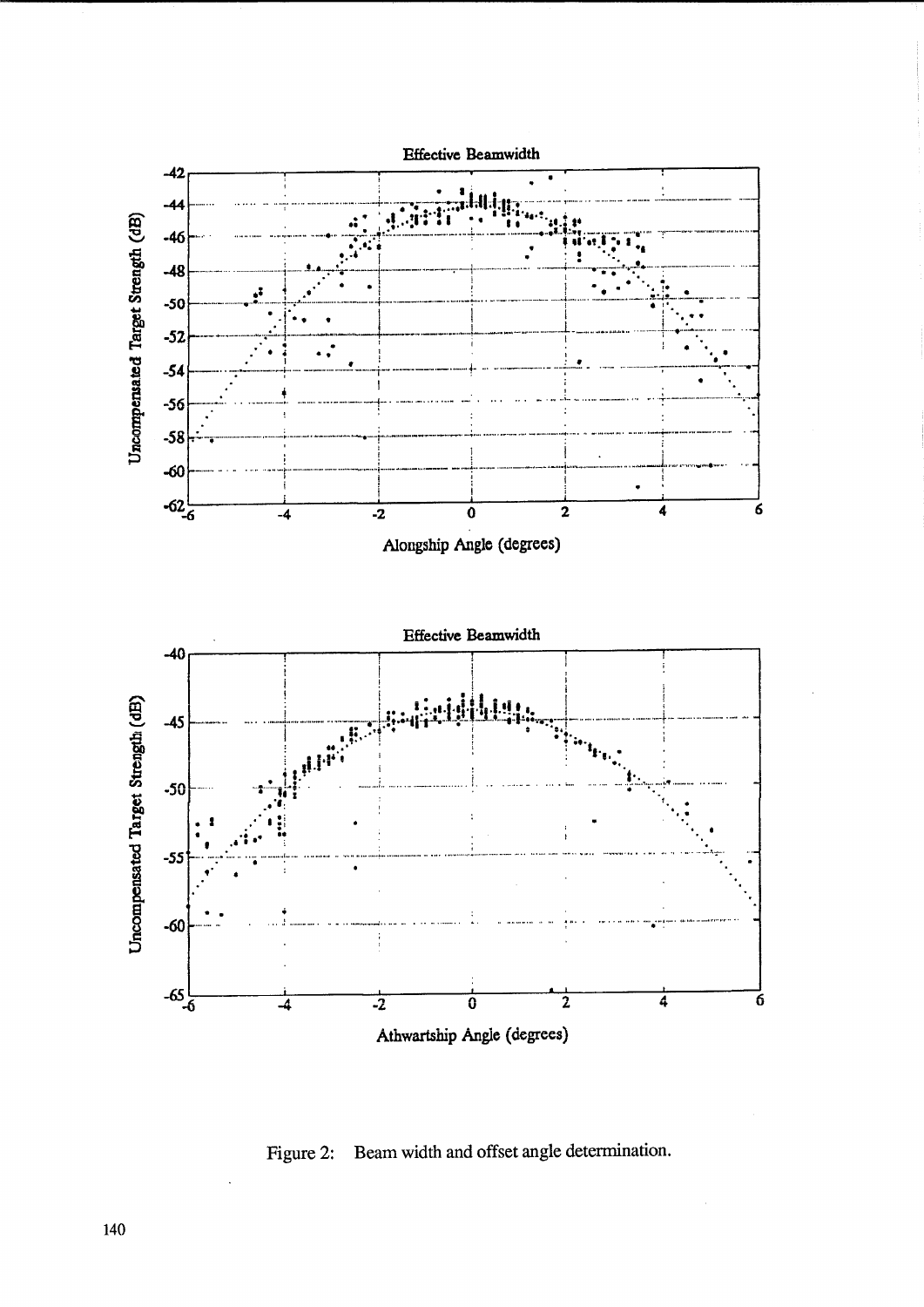

Figure 3: Near-to-far-field transition map.



Figure 4: TS gain versus temperature.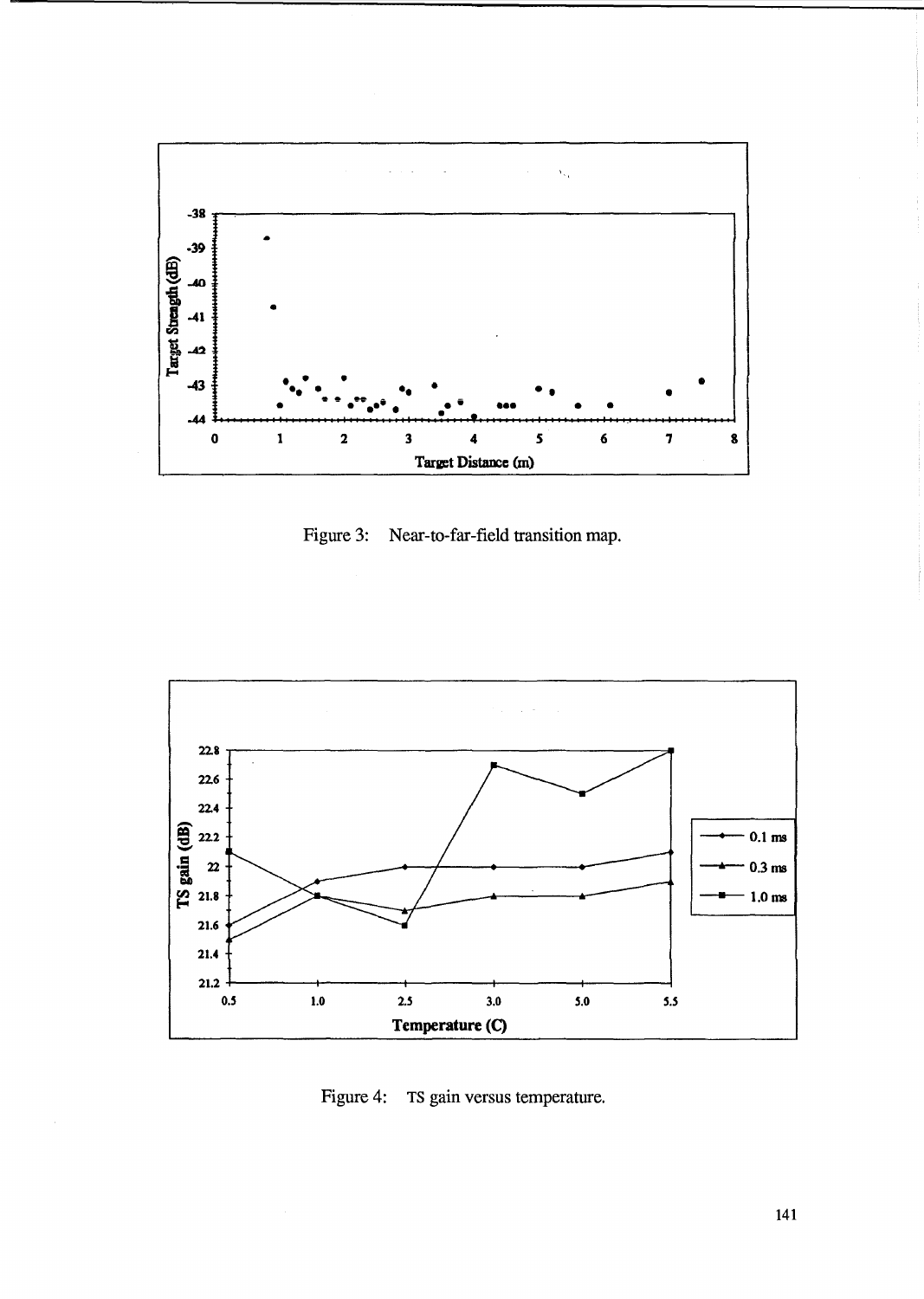

Figure 5:  $S_{A_2}$  gain versus temperature.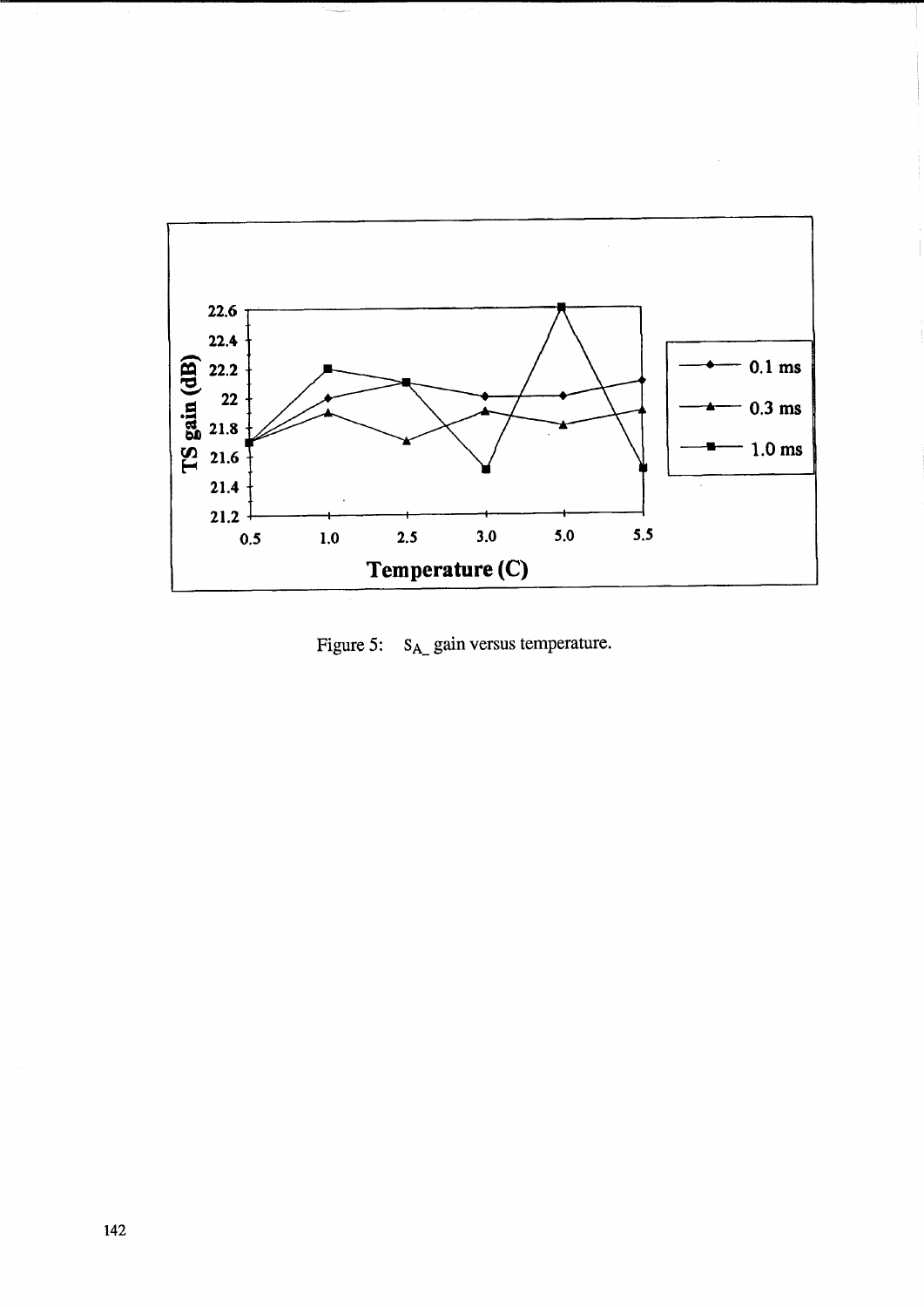### Légende des tableaux

- Données d'étalonnage pour le gain de TS. Tableau 1:
- Données utilisées pour calculer le gain de S<sub>A</sub> calibré. Tableau 2:
- Intervalles du gain en fonction du matériau de la sphère, de la durée de la Tableau 3: pulsation, de la température de l'eau et de la durée.

# Légende des figures

- Configuration de l'étalonnage. Figure 1:
- Détermination de la largeur du faisceau et des angles de compensation. Figure 2:
- Tracé de la distance réelle de transition proche et éloignée. Figure 3:
- Figure 4: Gain de TS versus température.
- Figure 5: Gain de SA versus température.

#### Список таблиц

- Данные для калибровки TS-усиления. Таблица 1:
- Данные, использованные для вычисления SA\_-усиления. Таблица 2:
- Диапазоны усиления по материалу шара, продолжительности Таблица 3: пульса, температуре воды и времени.

#### Список рисунков

- Конфигурация калибровки. Рисунок 1:
- Рисунок 2: Определение ширины луча и угла смещения.
- Карта перехода между ближними и дальними полями излучателя. Рисунок 3:
- Рисунок 4: TS-усиление в зависимости от температуры.
- S<sub>A\_</sub>-усиление в зависимости от температуры. Рисунок 5:

#### Lista de las tablas

- Tabla 1: Datos de calibración de TS gain.
- Datos utilizados para determinar SA gain ajustada. Tabla 2:
- Gama de ganancias relativas al material de la esfera, duración del impulso, Tabla 3: temperatura del agua y tiempo.